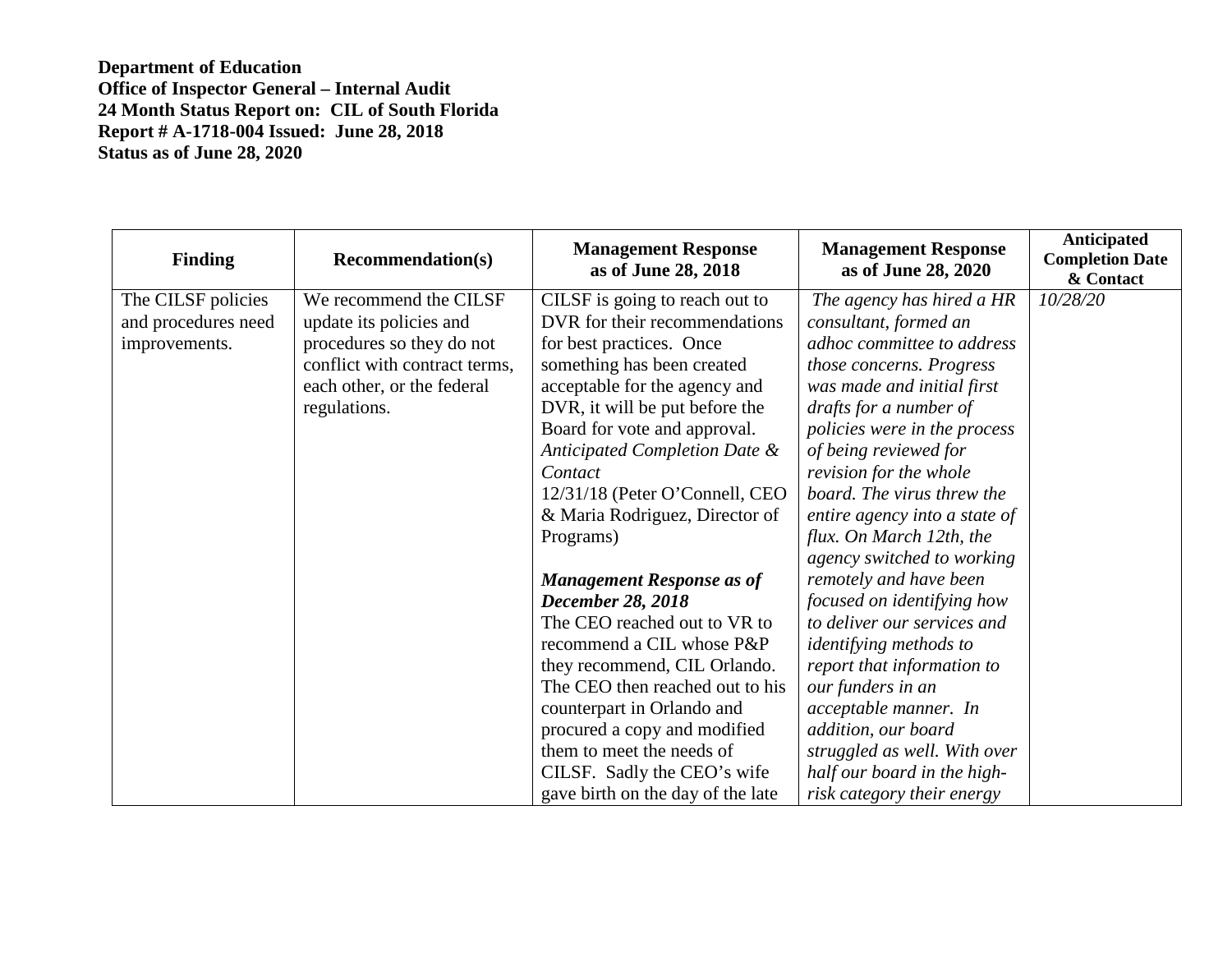| October meeting. It will be put<br>forward and adopted in the next<br>meeting June 29th 2019 meeting.<br>Anticipated Completion Date &<br>Contact<br>02/28/2019<br>(Peter O'Connell, CEO & Maria<br>Rodriguez, Director of<br>Programs)<br><b>Management Response</b><br>as of June 28, 2019<br>Proposed P&P is awaiting<br>review during upcoming BOD<br>meeting for quorum and<br>adoption. Due to the length and<br>complexity of the process,<br>approval has resulted in a need<br>for continuation in anticipated<br>outcome.<br>Anticipated Completion Date &<br>Contact<br>8/30/2019 | has continued to be focused<br>on maintaining their health<br>and well-being. For<br>example, our April meeting<br>was cancelled due to not<br>having sufficient members<br>for a quorum. Thankfully<br>our members have started<br>to stabilize and it is the<br>agency's expectation that<br>there will be a fully updated<br>P&P. in Oct of this year. |
|----------------------------------------------------------------------------------------------------------------------------------------------------------------------------------------------------------------------------------------------------------------------------------------------------------------------------------------------------------------------------------------------------------------------------------------------------------------------------------------------------------------------------------------------------------------------------------------------|-----------------------------------------------------------------------------------------------------------------------------------------------------------------------------------------------------------------------------------------------------------------------------------------------------------------------------------------------------------|
| <b>Management Response</b><br>as of December 17, 2019                                                                                                                                                                                                                                                                                                                                                                                                                                                                                                                                        |                                                                                                                                                                                                                                                                                                                                                           |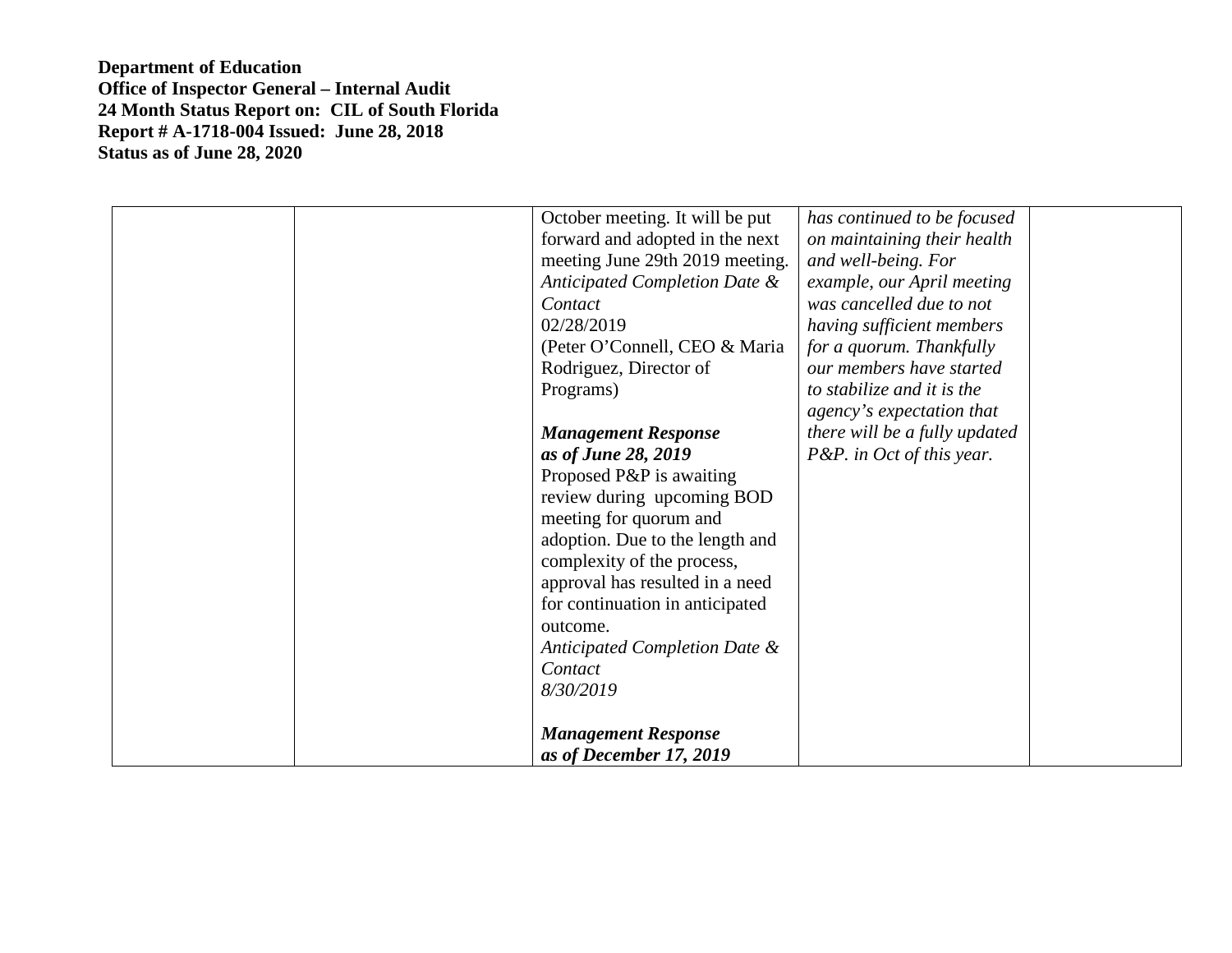| (Peter O'Connell, CEO & Maria<br>Rodriguez, Director of                                                                                                                                                                                                                                                                                                                                                                 |
|-------------------------------------------------------------------------------------------------------------------------------------------------------------------------------------------------------------------------------------------------------------------------------------------------------------------------------------------------------------------------------------------------------------------------|
| Programs)                                                                                                                                                                                                                                                                                                                                                                                                               |
| Due to a desire to use this<br>opportunity to completely<br>overhaul the policies $\&$<br>procedures manual. It continues<br>to be a work in progress. To help<br>speed up the process and include<br>expertise on the subject, the<br>CEO has hired an expert on CIL<br>operations and governance as a<br>consultant. While delayed<br>progress is being made towards<br>adopting an updated policy and<br>procedures. |
| Anticipated Completion Date &                                                                                                                                                                                                                                                                                                                                                                                           |
| Contact                                                                                                                                                                                                                                                                                                                                                                                                                 |
| 4/21/2020                                                                                                                                                                                                                                                                                                                                                                                                               |
|                                                                                                                                                                                                                                                                                                                                                                                                                         |
| <b>Management Response</b>                                                                                                                                                                                                                                                                                                                                                                                              |
| as of December 28, 2019                                                                                                                                                                                                                                                                                                                                                                                                 |
| Proposed P&P is awaiting                                                                                                                                                                                                                                                                                                                                                                                                |
| review during upcoming BOD<br>meeting for quorum and                                                                                                                                                                                                                                                                                                                                                                    |
| adoption. Due to the length and                                                                                                                                                                                                                                                                                                                                                                                         |
|                                                                                                                                                                                                                                                                                                                                                                                                                         |